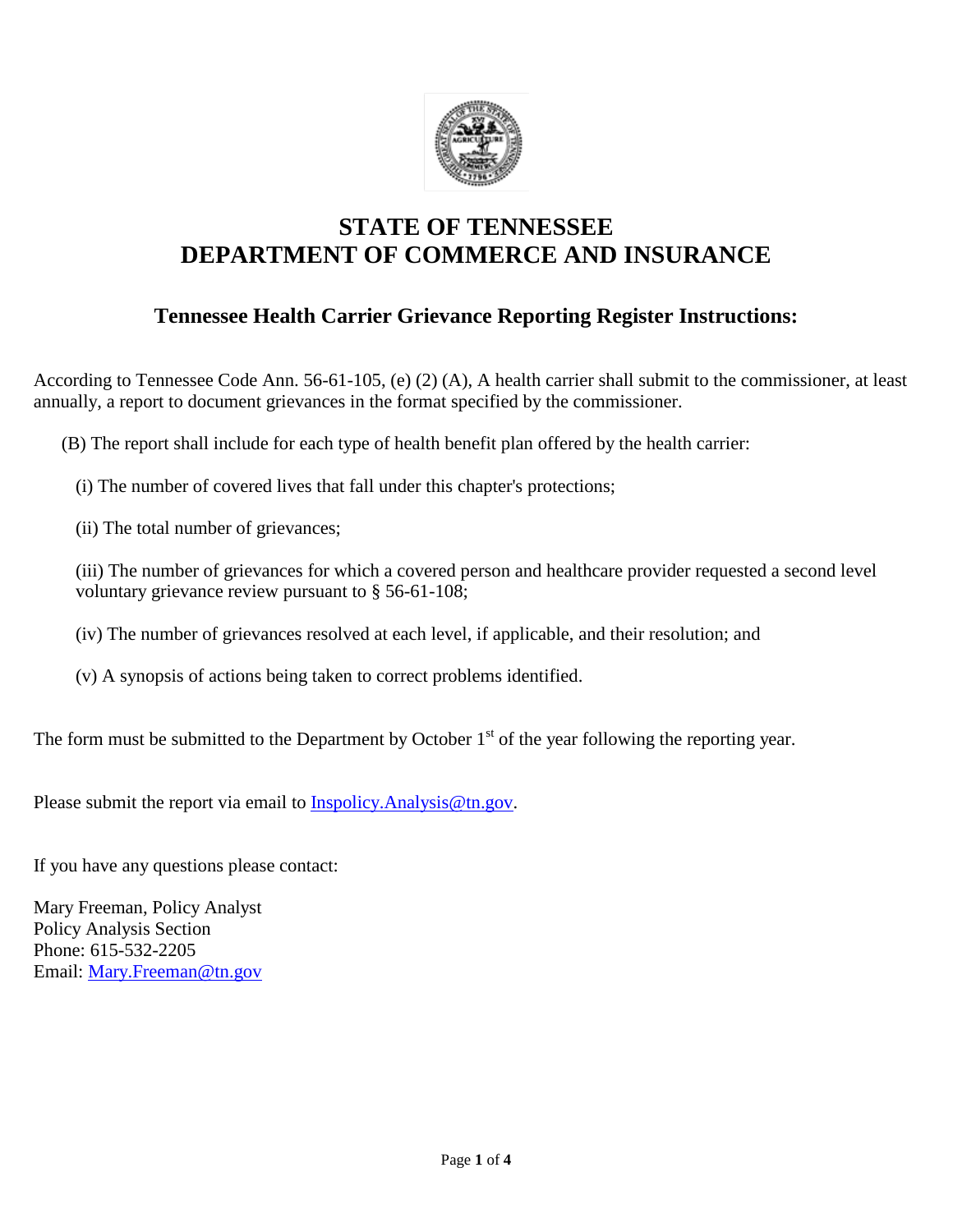

# **STATE OF TENNESSEE DEPARTMENT OF COMMERCE AND INSURANCE**

**INSURANCE DIVISION – POLICY ANALYSIS SECTION**

500 James Robertson Parkway, Fourth Floor Nashville, TN 37243-1130

Phone: (615) 741-2825 Fax: (615) 741-0648

# **Tennessee Health Carrier Grievance Reporting Register**

| $\text{DATE}$ / / |                                  |
|-------------------|----------------------------------|
|                   |                                  |
|                   |                                  |
|                   |                                  |
|                   | $\text{State}$ $\text{Zip Code}$ |
|                   |                                  |

#### **INDIVIDUAL**

|             |         |           |            | <b>Grievances</b> |           |            |       |                                  |            |       |
|-------------|---------|-----------|------------|-------------------|-----------|------------|-------|----------------------------------|------------|-------|
|             | Covered | 1st Level |            |                   | 2nd Level |            |       | <b>External</b><br><b>Review</b> |            |       |
|             | Lives   | Upheld    | Overturned | Total             | Upheld    | Overturned | Total | Upheld                           | Overturned | Total |
|             |         |           |            |                   |           |            |       |                                  |            |       |
| <b>PPO</b>  |         |           |            |                   |           |            |       |                                  |            |       |
| <b>POS</b>  |         |           |            |                   |           |            |       |                                  |            |       |
| <b>EPO</b>  |         |           |            |                   |           |            |       |                                  |            |       |
| <b>HSA</b>  |         |           |            |                   |           |            |       |                                  |            |       |
| <b>HDHP</b> |         |           |            |                   |           |            |       |                                  |            |       |
| <b>FFS</b>  |         |           |            |                   |           |            |       |                                  |            |       |
| HMO         |         |           |            |                   |           |            |       |                                  |            |       |
| Total       |         |           |            |                   |           |            |       |                                  |            |       |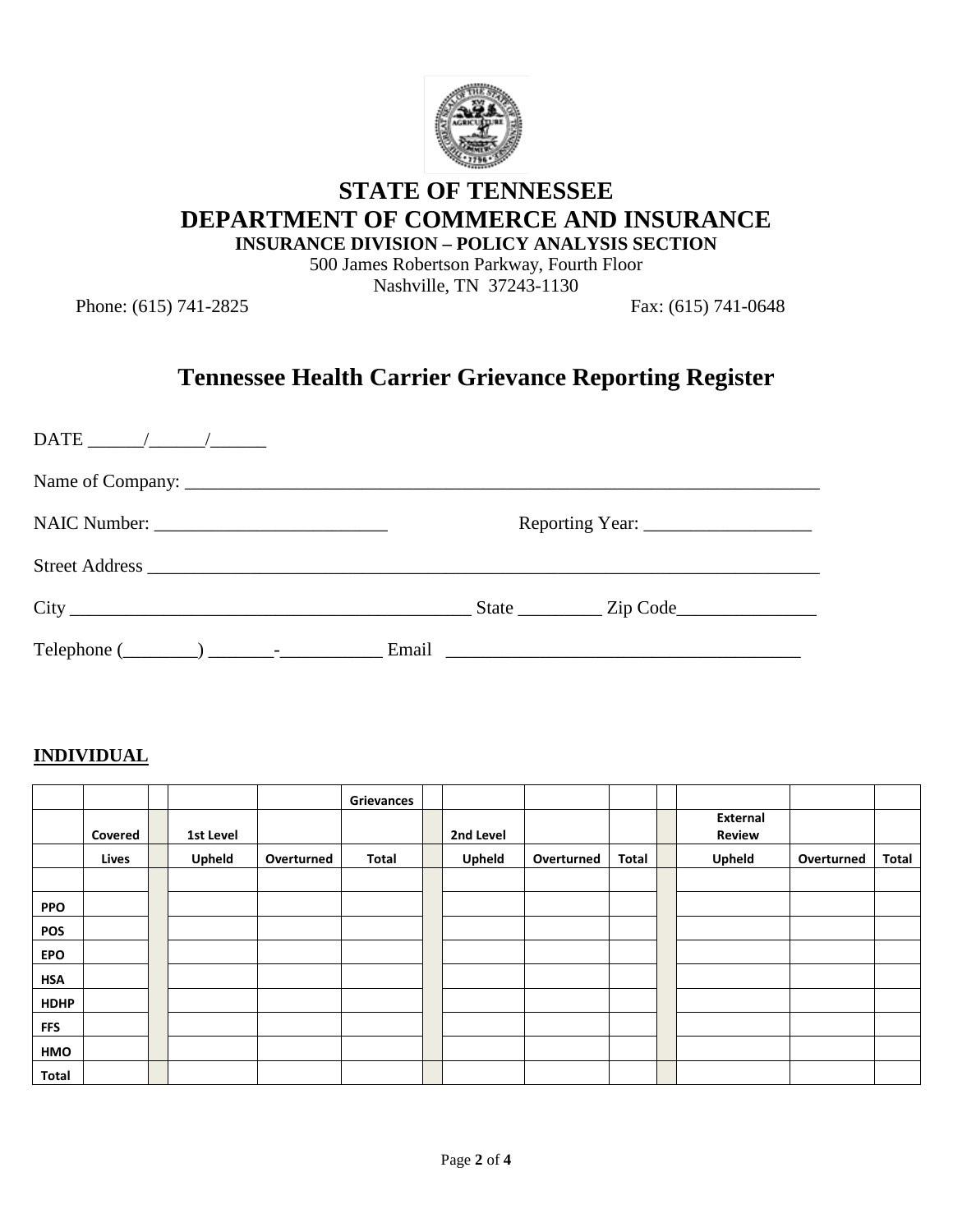## **SMALL GROUP (2 – 50 employees)**

|              |         |           |            | Grievances |           |            |       |               |            |              |
|--------------|---------|-----------|------------|------------|-----------|------------|-------|---------------|------------|--------------|
|              |         |           |            |            |           |            |       | External      |            |              |
|              | Covered | 1st Level |            |            | 2nd Level |            |       | <b>Review</b> |            |              |
|              | Lives   | Upheld    | Overturned | Total      | Upheld    | Overturned | Total | Upheld        | Overturned | <b>Total</b> |
|              |         |           |            |            |           |            |       |               |            |              |
| <b>PPO</b>   |         |           |            |            |           |            |       |               |            |              |
| <b>POS</b>   |         |           |            |            |           |            |       |               |            |              |
| <b>EPO</b>   |         |           |            |            |           |            |       |               |            |              |
| <b>HSA</b>   |         |           |            |            |           |            |       |               |            |              |
| <b>HDHP</b>  |         |           |            |            |           |            |       |               |            |              |
| <b>FFS</b>   |         |           |            |            |           |            |       |               |            |              |
| HMO          |         |           |            |            |           |            |       |               |            |              |
| <b>Total</b> |         |           |            |            |           |            |       |               |            |              |

### **LARGE GROUP (> 50 employees)**

|              |         |           |            | Grievances |           |            |       |                 |            |       |
|--------------|---------|-----------|------------|------------|-----------|------------|-------|-----------------|------------|-------|
|              |         |           |            |            |           |            |       | <b>External</b> |            |       |
|              | Covered | 1st Level |            |            | 2nd Level |            |       | <b>Review</b>   |            |       |
|              | Lives   | Upheld    | Overturned | Total      | Upheld    | Overturned | Total | <b>Upheld</b>   | Overturned | Total |
|              |         |           |            |            |           |            |       |                 |            |       |
| <b>PPO</b>   |         |           |            |            |           |            |       |                 |            |       |
| <b>POS</b>   |         |           |            |            |           |            |       |                 |            |       |
| <b>EPO</b>   |         |           |            |            |           |            |       |                 |            |       |
| <b>HSA</b>   |         |           |            |            |           |            |       |                 |            |       |
| <b>HDHP</b>  |         |           |            |            |           |            |       |                 |            |       |
| <b>FFS</b>   |         |           |            |            |           |            |       |                 |            |       |
| HMO          |         |           |            |            |           |            |       |                 |            |       |
| <b>Total</b> |         |           |            |            |           |            |       |                 |            |       |